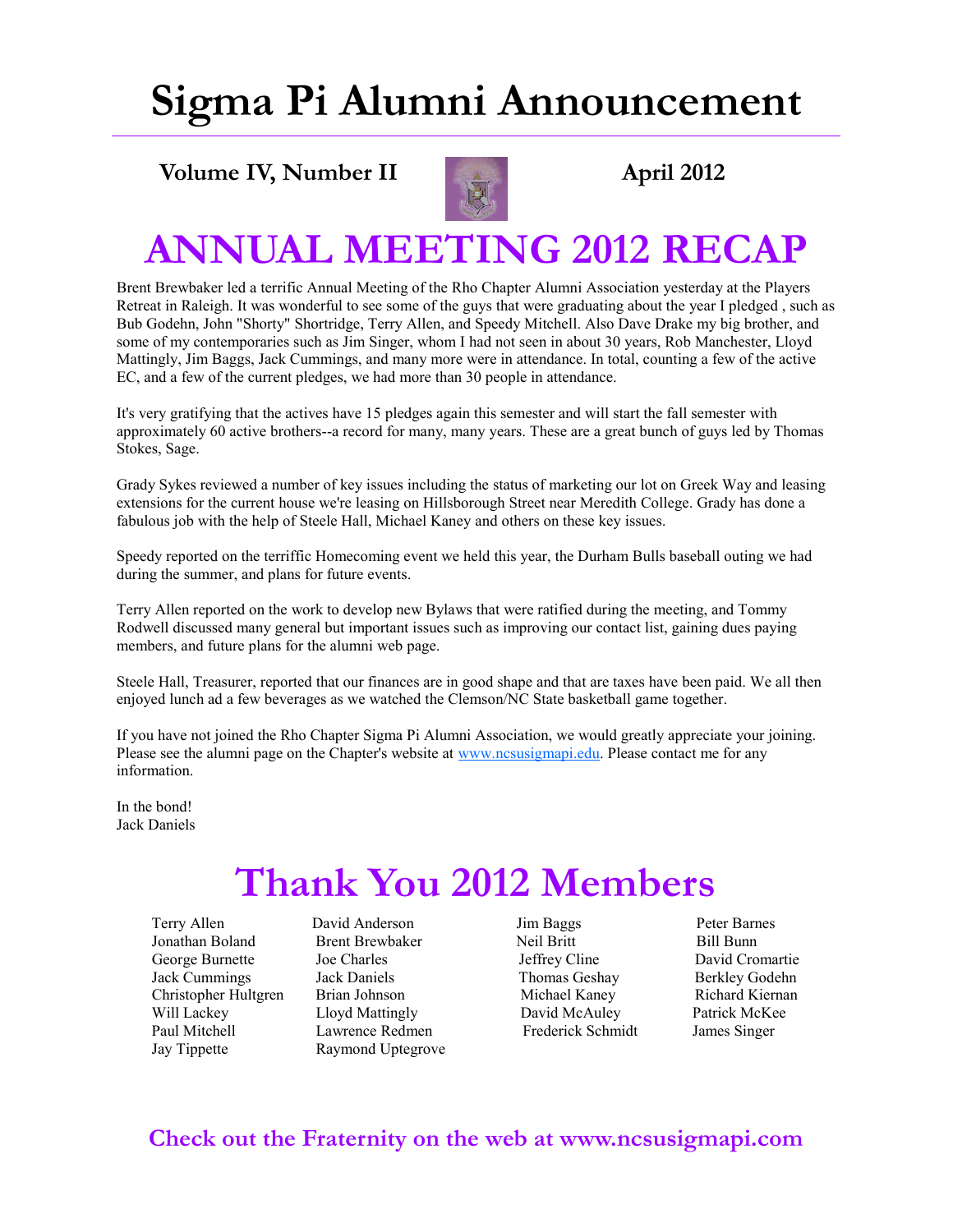# **Annual Meeting Alumni Attendance**

We had another good showing at this year's Annual Meeting! Thank you to all who attended. We have really enjoyed our meetings at the Player's Retreat, and hope that everyone can make it next year. The following alumni attended this year's annual meeting:

> John Shortridge Terry Allen Bill Bunn Berkley Godehn Jim Baggs Jack Cummings Lloyd Mattingly Fred Duyck Peter Barnes Jay Tippette Jim Singer Tim Bowen Andrew Harris Carson Daniel

David Ponce Preston Kahn Michael Treszger Garrett Hill Brent Brewbaker Grady Sykes Steele Hall Dave Drake Pat McKee Michael Kaney Paul Mitchell Rob Manchester Jack Daniels Tommy Rodwell

## **Career Advice for the Actives**

After discussions with the Actives, it was decided that they would greatly benefit from occasional presentations by Alumni on career and personal topics. We have decided to try and coordinate a monthly presentation by an alumnus (probably a Sunday night during a Chapter meeting), where the alumnus would briefly speak about their career or another subject relevant to the Actives (financial planning, resume writing, etc.) and answer any questions. If you are interested in speaking please contact Tommy Rodwell at tommy.rodwell@scientificproperties.com or 919-604-7078, please include any topics you would like to present.

The Actives are also always on the lookout for internships or post-graduation career opportunities. If you or your company have any opportunities please let us know. In the future we hope to organize a job board where Alumni can post opportunities directly.